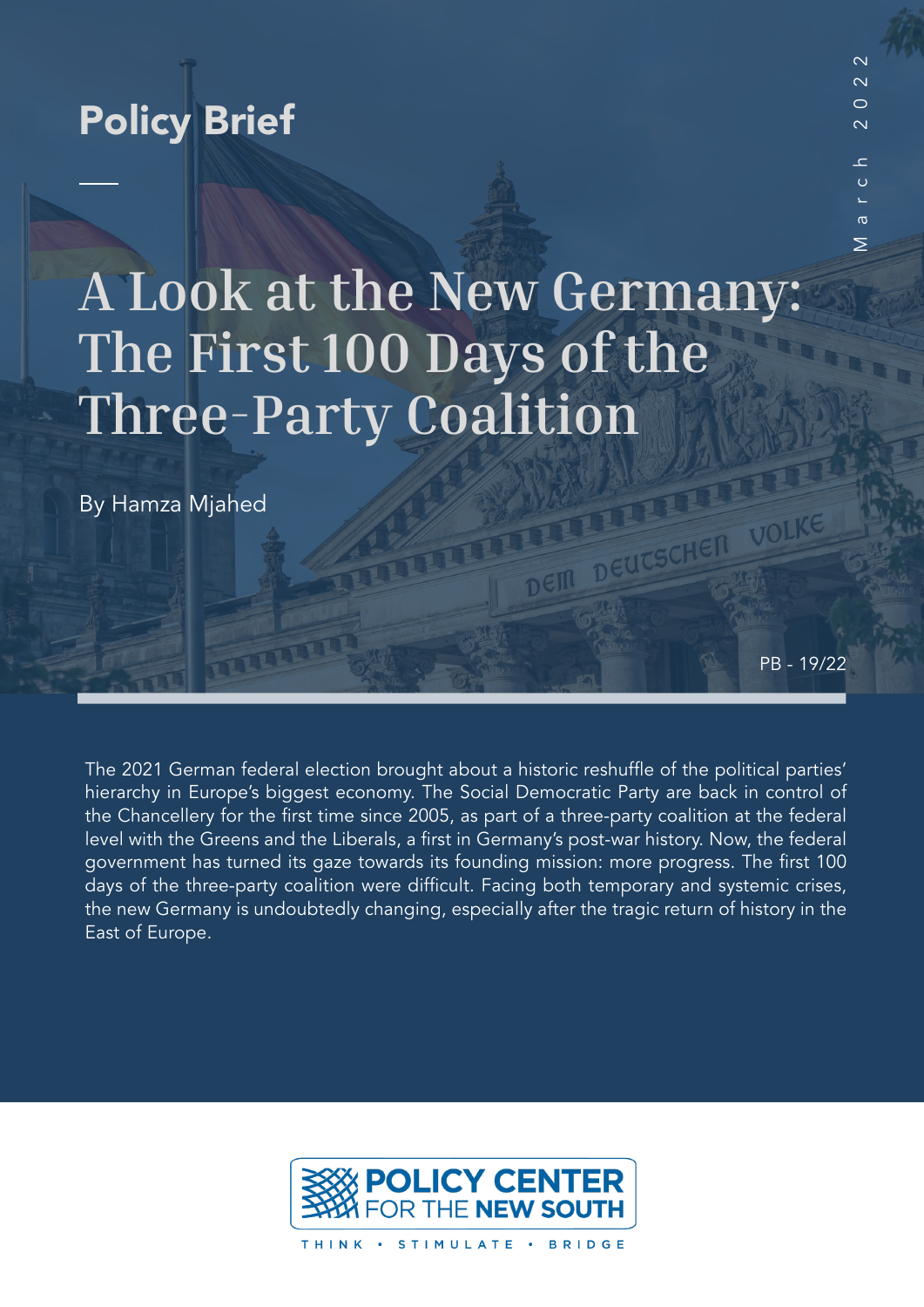## INTRODUCTION

Is a new Germany emerging? This is what many have been wondering since the 2021 federal election that resulted in a historic change to Germany's political landscape. The Christian Democrats suffered their worst post-war electoral defeat. For the first time at federal level, a three-party coalition $^{\scriptscriptstyle 1}$  composed of the Social Democrats, the Greens, and the Liberals, is leading Europe's biggest economy. During coalition negotiations, the spoils were delicately divided between the parties to balance the heterogeneous coalition. The Social Democrats picked up the Chancellery, and the key ministries of justice, defense, development cooperation, and labor. For the Liberals, the sine qua non condition for government participation, control over the powerful finance ministry, was also met. Finally, the Greens took control of the four key ministries of foreign affairs, environment, agriculture, and for the first time, economic affairs and climate action (previously the ministry of economy and energy).

Table 1:

#### Germany' Federal Cabinet, Opposition Parties and Affiliations

| <b>FEDERAL CABINET</b>                                                                                |                                |                                                                                                                                                                                                                                                                                                 |                           |                                                                                                                                                                                                       |  |  |
|-------------------------------------------------------------------------------------------------------|--------------------------------|-------------------------------------------------------------------------------------------------------------------------------------------------------------------------------------------------------------------------------------------------------------------------------------------------|---------------------------|-------------------------------------------------------------------------------------------------------------------------------------------------------------------------------------------------------|--|--|
| <b>Political Party</b>                                                                                | Leader(s)                      | Allocated<br><b>Ministries</b>                                                                                                                                                                                                                                                                  | Seats in the<br>Bundestag | <b>Affiliations</b>                                                                                                                                                                                   |  |  |
| <b>Social</b><br><b>Democratic</b><br>Party<br>(Sozial-<br>demokra-<br>tische Partei<br>Deutschlands) | Saskia Esken<br>Lars Klingbeil | Chancellery.<br>$\bullet$<br>Interior and Community.<br>$\bullet$<br>Defence.<br>$\bullet$<br>Labour and Social Affairs.<br>$\bullet$<br>Health.<br>$\bullet$<br>Economic cooperation<br>٠<br>and development.<br>Housing, Urban<br>$\bullet$<br>Development and<br>Building.                   | 206                       | <b>Global</b><br>Progressive<br>Alliance.<br><b>European</b><br>Progressive<br>$\bullet$<br>Alliance of<br><b>Socialists</b><br>and<br>Democrats.<br>Party of<br>$\bullet$<br>European<br>Socialists. |  |  |
| <b>Green Party</b><br>(Bündnis 90<br>/Die Grünen)                                                     | Ricarda Lang<br>Omid Nouripour | Economic Affairs and<br>$\bullet$<br>Climate Action.<br>Foreign Affairs.<br>$\bullet$<br>Family affairs, Senior<br>$\bullet$<br>Citizens, Women and<br>Youth.<br>Food and Agriculture.<br>٠<br>Environment, Nature<br>$\bullet$<br>Conservation, Nuclear<br>Safety, and Consumer<br>Protection. | 118                       | Global<br>Global<br>Greens.<br><b>European</b><br>European<br>Green Party.<br>Greens/<br>$\bullet$<br>European<br>Free Alliance.                                                                      |  |  |

<sup>1.</sup> Also called the traffic light coalition because of the political parties' traditional colours.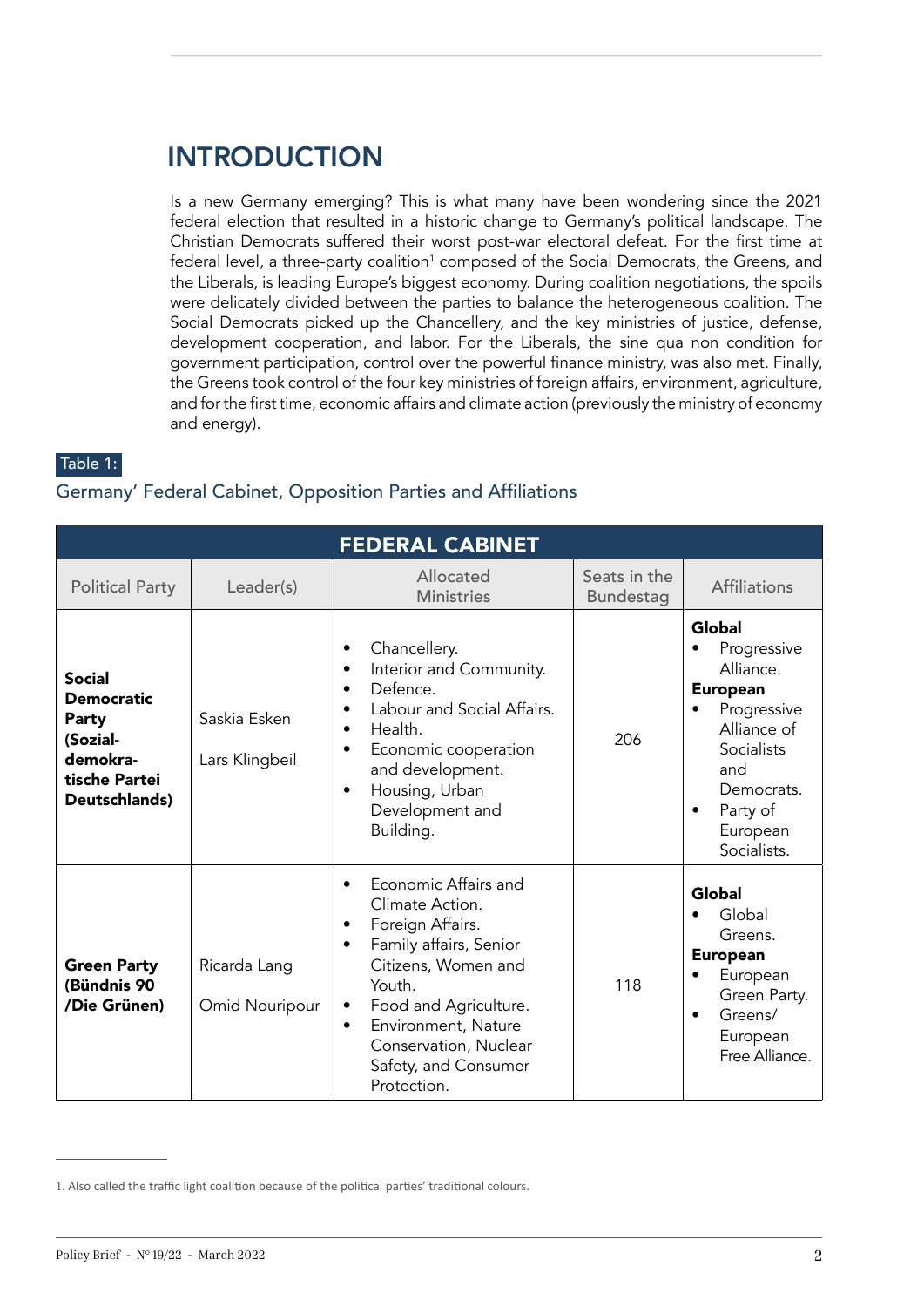| <b>Free</b><br><b>Democratic</b><br>Party<br>(Freie<br><b>Demokratische</b><br>Partei) | Christian Lindner | Finance.<br>Justice.<br>$\bullet$<br>Digital and Transport.<br>$\bullet$<br>Education and Research.<br>$\bullet$ | 92                               | <b>Global</b><br>Liberal<br>$\bullet$<br>International.<br><b>European</b><br>Alliance of<br>$\bullet$<br>Liberals and<br>Democrats<br>for Europe.<br>Renew<br>$\bullet$<br>Europe. |  |
|----------------------------------------------------------------------------------------|-------------------|------------------------------------------------------------------------------------------------------------------|----------------------------------|-------------------------------------------------------------------------------------------------------------------------------------------------------------------------------------|--|
|                                                                                        |                   | <b>OPPOSITION</b>                                                                                                |                                  |                                                                                                                                                                                     |  |
| <b>Political Party</b>                                                                 |                   | Leader(s)                                                                                                        | Seats in the<br><b>Bundestag</b> | Global and<br>European<br><b>Affiliations</b>                                                                                                                                       |  |
| <b>CDU/CSU Union (Unionsparteien)</b>                                                  |                   | Friedrich Merz (Christian<br>Democratic Union)<br>Markus Söder (Christian Social<br>Union)                       | 197                              | <b>Global</b><br>International<br>$\bullet$<br>Democrat<br>Union.<br>Centrist<br>$\bullet$<br>Democrat<br>International.<br><b>European</b><br>European<br>People's<br>Party.       |  |
| <b>Alternative for Germany</b><br>(Alternative für Deutschland)                        |                   | Tino Chrupalla                                                                                                   | 80                               | <b>European</b><br>Identity and<br>$\bullet$<br>Democracy.                                                                                                                          |  |
| The Left (Die Linke)                                                                   |                   | Janine Wissler<br>Susanne Hennig-Wellsow                                                                         | 39                               | <b>European</b><br>Party of the<br>European<br>Left.<br>Left in the<br>$\bullet$<br>European<br>Parliament-<br>GUE/NGL.                                                             |  |
| <b>4 Independent Members</b>                                                           |                   |                                                                                                                  |                                  |                                                                                                                                                                                     |  |

The three-party coalition has a clear objective: to revitalize Germany. Although a potent economic actor, Germany lags in high-tech industries, most notably in modern digital infrastructure and services. According to the Speedtest Global Index<sup>2</sup>, it ranks 44th in the world in terms of fixed broadband speed. On digital public services, Germany ranks 17th out of the European Union's 27 member states<sup>3</sup>. On climate, Germany's policies require a

<sup>2.</sup> The Speedtest Global Index was developed by Speedtest, the flagship project of Ookla, which provides free analysis of internetaccess performance metrics, such as connection data rate and latency.

<sup>3.</sup> Digital Economy and Society Index (DESI). 2021 Digital public services. European Commission.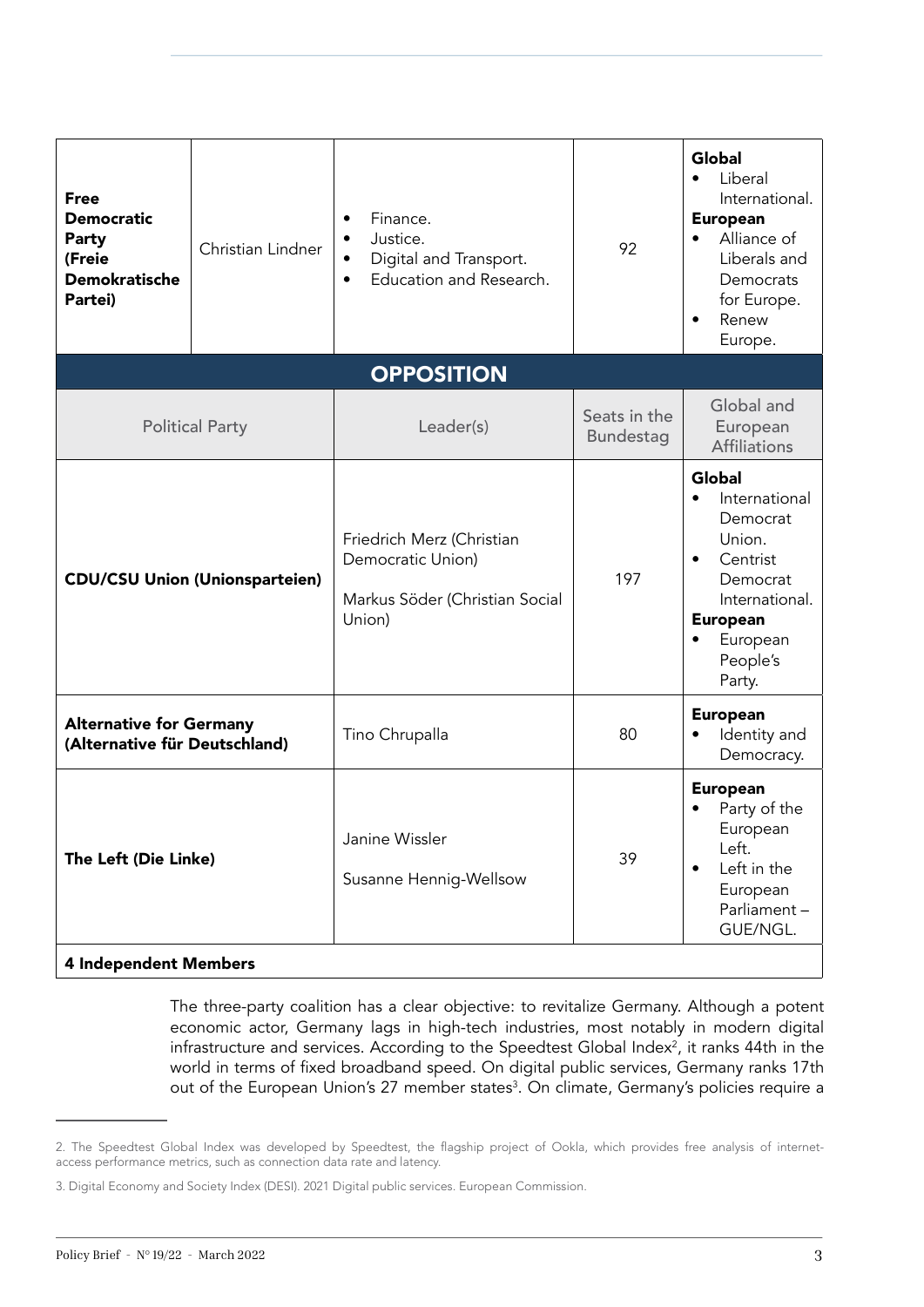thorough examination. In April 2021, the German Federal Constitutional Court published a ground-breaking decision that required a revision of the Federal Climate Change Act by the end of 2022, arguing that the national climate targets are partially unconstitutional as they do not sufficiently protect fundamental rights for the future. Consequently, Germany passed a new climate law in June 2021 pulling forward climate neutrality to 2045. In terms of energy consumption, coal remains essential in Germany's energy mix, accounting for 31.9% of the electricity generated in the third quarter of 20214 . However, renewable energy is gradually gaining importance in Germany's energy mix, increasing its share in Germany's gross power production from 16.7% in 2010 to 40.9% in 20215 . The three-party coalition objective for coal is that it should be "ideally" phased out by 2030 but articulating a social plan that mitigates the impact of the phase-out is a major challenge.

These are the challenges of the future that the new Germany wants to overcome, and it is convinced that as an individual state, it can only do so through the European Union (EU). The EU is indeed taking energy, technological, and climate issues seriously. In the technological domain, the ongoing negotiations on the Digital Market Act and the Digital Services Act intend to make the EU a rule-maker rather than a rule-taker in digital regulation. Meanwhile, climate change is a central theme for the three-party coalition, and the European Green Deal provides the opportunity for Germany to bolster its domestic and foreign agendas. The EU is thus well placed to remain a major actor in the future global economic order.

But the three-party coalition has grander ambitions for the EU. It wants stronger political integration between member states, and to build a European federal state. No member state shares the same zeal for integration, but with Germany on board, a new direction for EU foreign, security, and trade policies are highly likely.

Finally, the outbreak of the Russo-Ukrainian war will be seen in the history books as a disruptor for post-war Germany. The war revealed that the merging of geopolitical challenges with geo-economics, especially on energy and technology, is shaping the global geopolitical chessboard. Germany's capacity to address these challenges will be crucial to define its place in the world.

It is too early for a definitive judgment of the three-party coalition's performance. This policy brief seeks to highlights certain key elements of the first 100 days of post-Merkel Germany.

## ENERGY AND CLIMATE

The federal government faced the global surge in energy prices early on. According to Reuters, 4.2 million German households will see their electricity bills rise by an average of 63.7% in 2022, while 3.6 million face gas bills 62.3% higher than in 2021<sup>6</sup> . As such, displaying long-term climate ambitions was not enough for Germany to reduce the impact of rising energy prices; urgent, targeted measures were needed. The federal government offered a €130 million package of one-time grants to low-income households, which will be paid to households over the summer when households receive their bills from energy suppliers<sup>7</sup>,

<sup>4.</sup> Coal and fossil fuel share of German electricity rises in 3Q. (December 14, 2021). DW.

<sup>5.</sup> Contribution of renewable energy to the German energy mix from 2010 to 2020. Statista.

<sup>6.</sup> German finance minister backs early end to green energy levy. (January 30, 2022). Reuters.

<sup>7.</sup> As UK households feel pressure, how are other European countries tackling energy crisis? (January 30, 2022). The Guardian.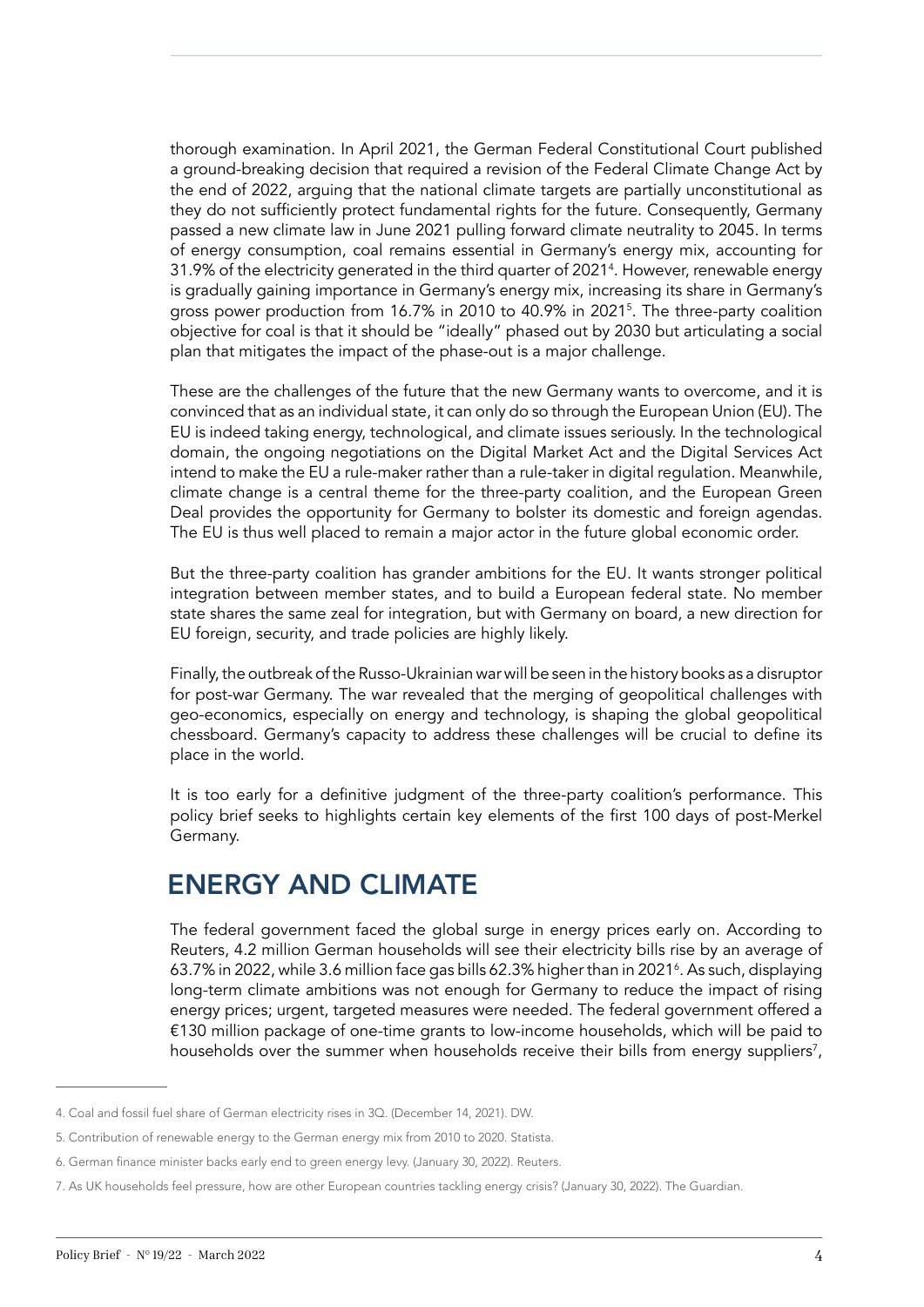and decided to reduce by 43% the Erneuerbare-Energien-Gesetz (EEG)<sup>8</sup> surcharge, from 6.5 to 3.7 cents per kilowatt hour of electricity.

Rising energy prices are becoming the new reality as energy markets enter a phase of volatility. Accelerating the Energiewende (energy transition) and protecting consumers is Germany's long-term energy challenge. Still, the phase-out of nuclear power plants, scheduled for 2022, added a significant layer of urgency.

Nuclear energy was an initial test for the federal government at European level. The European Commission included nuclear energy and natural gas in the EU taxonomy<sup>9</sup> but the three-party coalition was against such a move, and could even challenge it at the EU Court of Justice. The three-party coalition has little political space on this issue since a resolution of the Green party called on the federal government "to examine whether the delegated legal act [EU Taxonomy] is tenable and, if it is not, to file a separate lawsuit against the classification of nuclear energy and natural gas in the EU taxonomy to initiate or alternatively join the lawsuit to join Austria and Luxembourg in the matter"<sup>10</sup>. However, the dividing line on the taxonomy is not only between the federal government and the European Commission, but also within the coalition, with the Social Democrats supportive of labelling natural gas as green investment. Such a stance would be hard for the Greens to dispute since gas is expected to play a critical role in Germany's—and Europe's—energy transition.

Regarding renewable energy, time is of the essence. The federal government admitted that it missed its 2021 greenhouse gas emissions-cut targets and needs to reduce emissions from 2022 to 2030 by 40 million tons a year on average. Therefore, new measures to expand the roll-out of solar, wind, and hydrogen are expected, with legislative proposals aimed at doubling the renewables share in the energy mix to 80% by 2030<sup>11</sup>. A thriving domestic policy for green energy is also vital for the federal government's climate foreign policy. In this regard, Germany bolstered its climate foreign policy by appointing Jennifer Morgan, head of Greenpeace, as its special envoy for international climate policy, and the Ministry for Economic Affairs and Climate Action approved a €900 million funding instrument, H2Global, to accelerate the development of green hydrogen production plants in non-EU countries<sup>12</sup>

The outbreak of the Russo-Ukrainian war has meant Germany needs to review its energy trajectory. Germany suspended the Nord Stream 2 certification process, with Robert Habeck calling it a "cluster risk from the Baltic Sea"<sup>13</sup>. Yet, in a context of post-pandemic global economic recovery, Germany needs to ensure the stability of its energy supplies. The Chancellor stated Germany needs to change course to reduce its dependence on Russian gas, through building up a gas and coal reserve by increasing storage via long-

<sup>8.</sup> The EEG is a legislative act to support the development of renewable energy, and the renewable surcharge is a financial mechanism aimed at expanding the use of renewables by households and industries. Available at link: [https://www.bmwi.de/Redaktion/EN/Artikel/Energy/](https://www.bmwi.de/Redaktion/EN/Artikel/Energy/electircity-price-components-state-imposed.html) [electircity-price-components-state-imposed.html](https://www.bmwi.de/Redaktion/EN/Artikel/Energy/electircity-price-components-state-imposed.html)

<sup>9.</sup> A classification system, establishing a list of environmentally sustainable economic activities. It could play an important role helping the EU scale up sustainable investment and implement the European green deal". European Commission.

<sup>10.</sup> Beschluss (vorläufig). EU-Taxonomie: Klare Kante gegen Atom und Gas – kein Greenwashing. 28.- 29. Januar 2022.

<sup>11.</sup> Germany spells out 'gigantic' effort to cut emissions and boost renewables. (January 11, 2022). Politico.

<sup>12. &</sup>quot;€900 million for H2Global hydrogen project Minister Habeck: Launch of hydrogen economy market ramp-up". (December 23, 2022). Press Release. Ministry for Economic Affairs and Climate Action.

<sup>13. &</sup>quot;Ein Klumpenrisiko durch die Ostsee". (February 23, 2022). Tagesschau.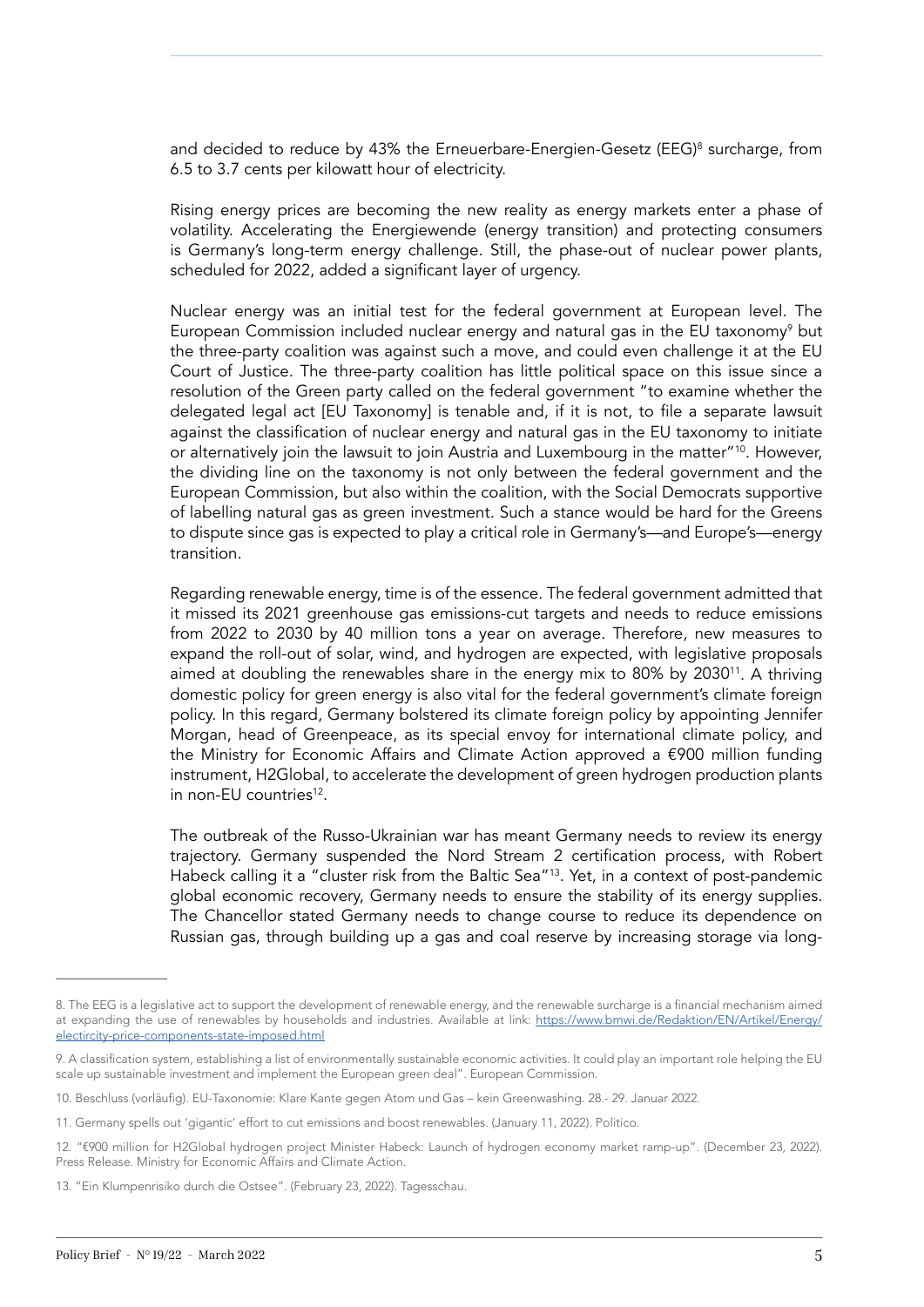term options, the acquisition of natural gas from other suppliers, and the rapid construction of its first ever liquefied natural gas terminals in the northern towns of Wilhelmshaven and Brunsbüttel<sup>14</sup>.

Finally, Germany will need to resort to coal power plants to ensure the stability of its electricity supply as it phases out its nuclear power plants. With a war in Europe, pragmatism beats all political consideration, but this measure will be especially unpopular among the Greens. Even more, it could derail the EU's climate objectives.

#### Table 2:

#### Chief Climate and Energy Priorities of the Three-Party Coalition

| Renewable<br>Energy | 80% in the electricity sector.<br>2% of land for onshore wind power, and offshore wind: 2030: 30 gigawatt (GW);<br>$\bullet$<br>2035: 40 GW; 2045: 70 GW.<br>Rooftop solar mandatory for new commercial buildings.<br>$\bullet$                                                                                                                                                                                                                       |
|---------------------|-------------------------------------------------------------------------------------------------------------------------------------------------------------------------------------------------------------------------------------------------------------------------------------------------------------------------------------------------------------------------------------------------------------------------------------------------------|
| Coal                | Coal phase-out "ideally" by 2030.<br>Federal government support for a just transition in coal mining regions.                                                                                                                                                                                                                                                                                                                                         |
| Gas                 | Gas necessary until renewable energies can secure energy supply.<br>Use gas power plans for hydrogen.                                                                                                                                                                                                                                                                                                                                                 |
| Hydrogen            | Reach electrolysis capacity of 10 GW by 2030.<br>Develop hydrogen on an industrial scale that sets technological and innovation<br>norms.<br>Pursue the production of green hydrogen.<br>٠                                                                                                                                                                                                                                                            |
| CO <sub>2</sub>     | Renewable energy surcharge will be paid from the federal budget, from January<br>1, 2023, to encourage the expansion of renewable energies by industries and<br>households.<br>Increase CO2 price and implement social compensation for consumers. CO2 price<br>٠<br>for heating and transport fuels to remain the same until the energy price is socially<br>acceptable.<br>Just division of the CO2 price on heating between landlords and tenants. |

<sup>14.</sup> Policy statement by Olaf Scholz, Chancellor of the Federal Republic of Germany and Member of the German Bundestag. (February 27, 2022). The Federal Government.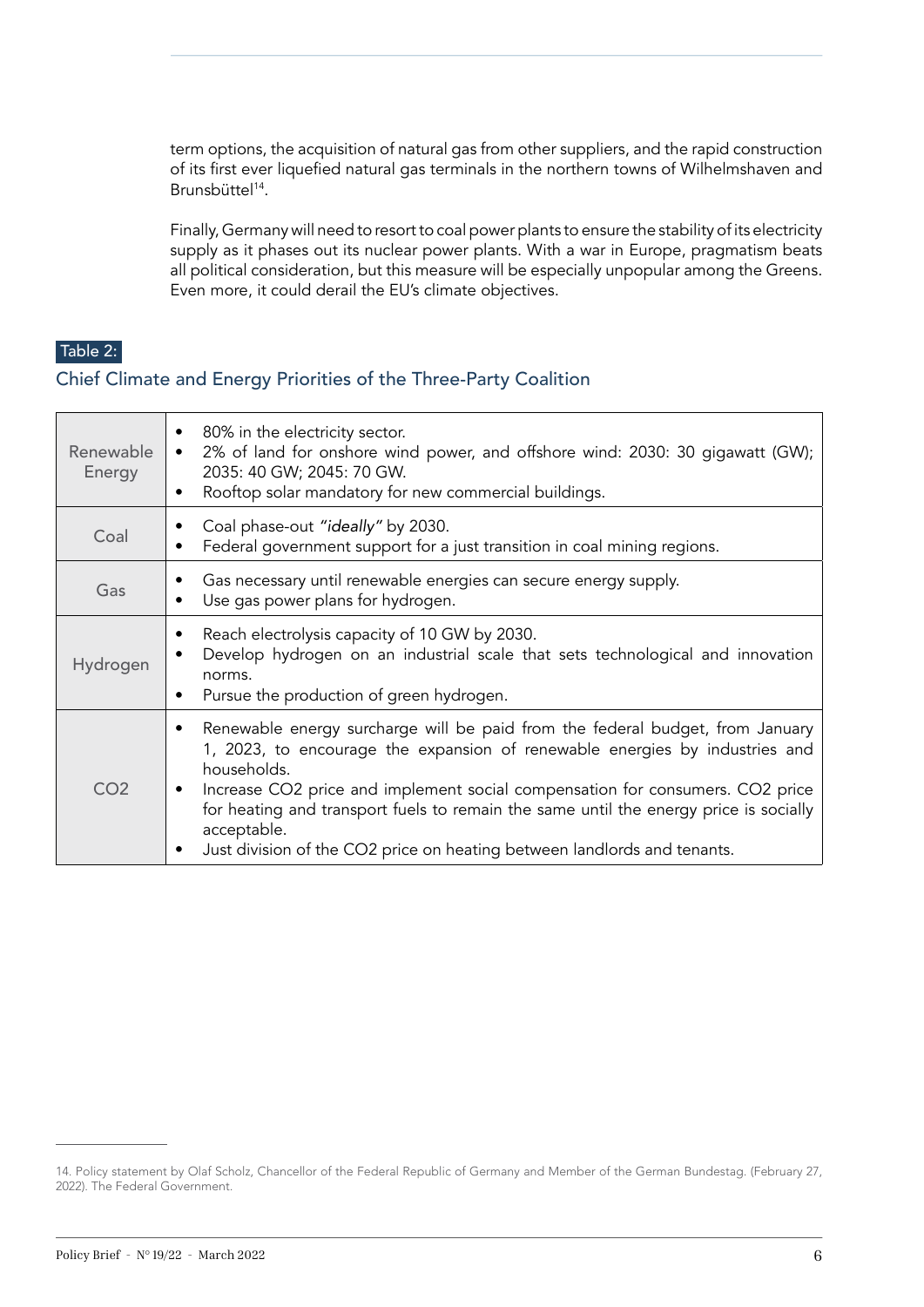|                                      | <b>Climate Protection</b><br>Reform the federal climate action law in 2022.<br>Develop a climate adaptation law.<br>$\bullet$<br>Develop an action program for climate protection.<br>٠<br>Ministries must ensure new law proposals are compatible with climate targets.<br>$\bullet$<br>Monitoring of climate targets by cross-sectoral and multi-year overall assessment<br>$\bullet$<br>analogous to the Paris Climate Agreement.<br>Increase sales of climate-friendly products.<br>Industry<br>Put in place an industrial strategy that stops carbon leakage.                                                                                                                   |
|--------------------------------------|--------------------------------------------------------------------------------------------------------------------------------------------------------------------------------------------------------------------------------------------------------------------------------------------------------------------------------------------------------------------------------------------------------------------------------------------------------------------------------------------------------------------------------------------------------------------------------------------------------------------------------------------------------------------------------------|
| <b>National</b><br>Climate<br>Action | Make Germany a leader in research and innovation for battery cells.<br><b>Transport</b><br>Minimum of 15 million fully-electric passenger cars by 2030.<br>$\bullet$<br>Expansion of charging infrastructure.<br>$\bullet$<br>Make Germany a leading market for electric vehicle technology.<br><b>Buildings</b><br>Every new heating system must be operated on 65% renewable energies by 2025.<br>50% climate neutral heating by 2030.<br><b>Agriculture</b><br>Comprehensive policy for climate protection of forests.<br>Significant cut of ammonia and methane emissions from livestock.<br>$\bullet$<br>Support farmers for a just transition towards climate neutrality.<br>٠ |
| European<br>and Global               | Reduce pesticides and develop policies for soil protection.<br>$\bullet$<br>EU carbon floor price under the Emissions Trading System.<br>$\bullet$<br>Establish an EU CO2 price in the building and transport sectors.<br>$\bullet$<br>Introduce an EU carbon border adjustment mechanism compliant with WTO rules.<br>$\bullet$<br>Introduce regulations for climate protection in the EU's Common Agricultural policy.<br>$\bullet$<br>Accelerate the development of green hydrogen at a European and global scale.<br>$\bullet$<br>Create an international climate club.<br>$\bullet$                                                                                             |

## ECONOMY

Tasked with reinventing the German economy, the Chancellor clarified his intention to foster higher investment related to climate change and digitalization. The economic measures must also leave no one behind by raising the minimum wage to €12/hour, and channeling more public investment to support communities affected by the economic and climate transformation.

But the Chancellor's immediate priority was to face a stubborn foe, Omicron. The COVID-19 variant slowed down Germany's production apparatus by disrupting supply chains in the automotive, mechanical, electrical and engineering industries. Restrictions caused by the variant also affected sectors of social consumption such as the service and retail industries. This resulted in a decline in private consumption by 1.1% in the last quarter of 2021. At the same time, supply bottlenecks were a worry for German retailers. In February 2022, 76.3% of retailers stated that they did not receive all the goods they ordered<sup>15</sup>.

<sup>15.</sup> Supply Problems Worsening Again in German Retail. (March 1, 2022). Press Release. ifo Institute.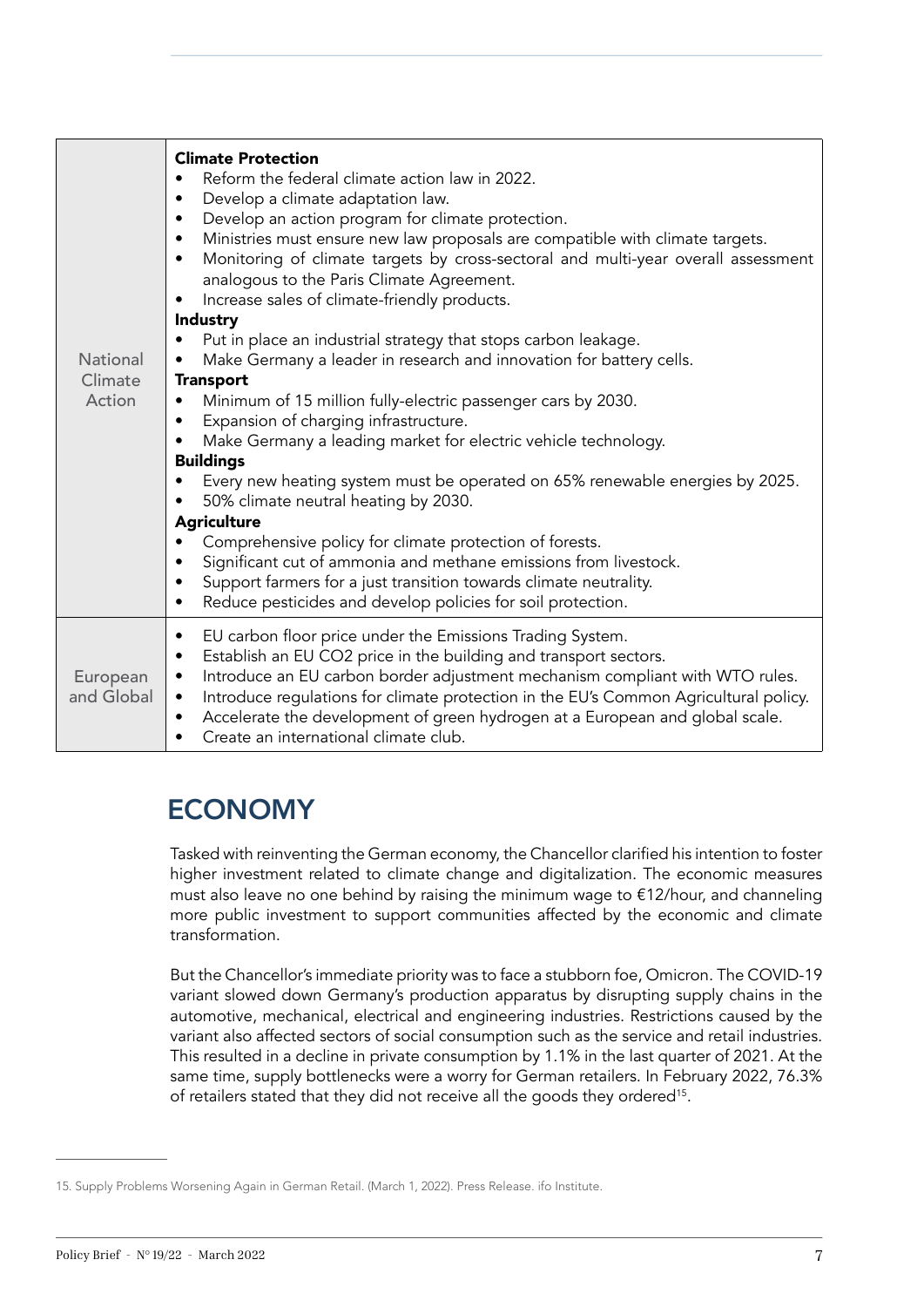#### **Key Forecast Figures for Germany**

|                                                                  | 2020     | 2021     | 2022    | 2023    |
|------------------------------------------------------------------|----------|----------|---------|---------|
| Gross domestic product (percentage change over<br>previous year) | $-4.6$   | 2.5      | 3.7     | 2.9     |
| Employment (1,000 persons)                                       | 44898    | 44884    | 45293   | 45604   |
| Unemployment (1,000 persons)                                     | 2695     | 2616     | 2359    | 2235    |
| Unemployment rate (in % of civilian labor force)                 | 5.9      | 5.7      | 5.2     | 4.9     |
| Consumer prices (percentage change over<br>previous year)        | 0.5      | 3.1      | 3.3     | 1.8     |
| General government financial balance                             | 2020     | 2021     | 2022    | 2023    |
| - EUR billion                                                    | $-145.2$ | $-161.8$ | $-82.4$ | $-21.2$ |
| $-$ in % of GDP                                                  | $-4.3$   | $-4.6$   | $-2.2$  | $-0.5$  |
| <b>Balance on current account</b>                                | 2020     | 2021     | 2022    | 2023    |
| - EUR billion                                                    | 234.4    | 228.3    | 206.4   | 238.4   |
| $-$ in % of GDP                                                  | 7.0      | 6.4      | 5.5     | 6.0     |

Source: Federal Statistical Office; Federal Employment Agency; Deutsche Bundesbank; 2021 to 2023: forecast by the ifo Institute.

© ifo Institute Dec. 2021

Higher energy and commodity prices also mean inflation will remain high for 2022, rising to 3.3% from 3.1% in 2021. Finally, the government budget deficit was at €162 billion due to an expansionary fiscal policy aimed at tackling the pandemic. The deficit is expected to shrink in 2022, reaching €80 billion<sup>16</sup>.

All indications point to a healthy return to pre-crisis growth in 2022. According to IHS Markit's Purchasing Managers' Index, the manufacturing and services sectors<sup>17</sup> grew at their fastest rate for six months in February 2022, with the composite PMI rising to 56.2 compared

<sup>16.</sup> ifo Export Expectations Virtually Unchanged (February 2022). (February 23, 2022). ifo Institute.

<sup>17.</sup> According to Statista: Two sectors that account for two thirds of the German economy. Available at link: [Germany - GDP distribution across](https://www.statista.com/statistics/375569/germany-gdp-distribution-across-economic-sectors/) [economic sectors 2020 | Statista](https://www.statista.com/statistics/375569/germany-gdp-distribution-across-economic-sectors/)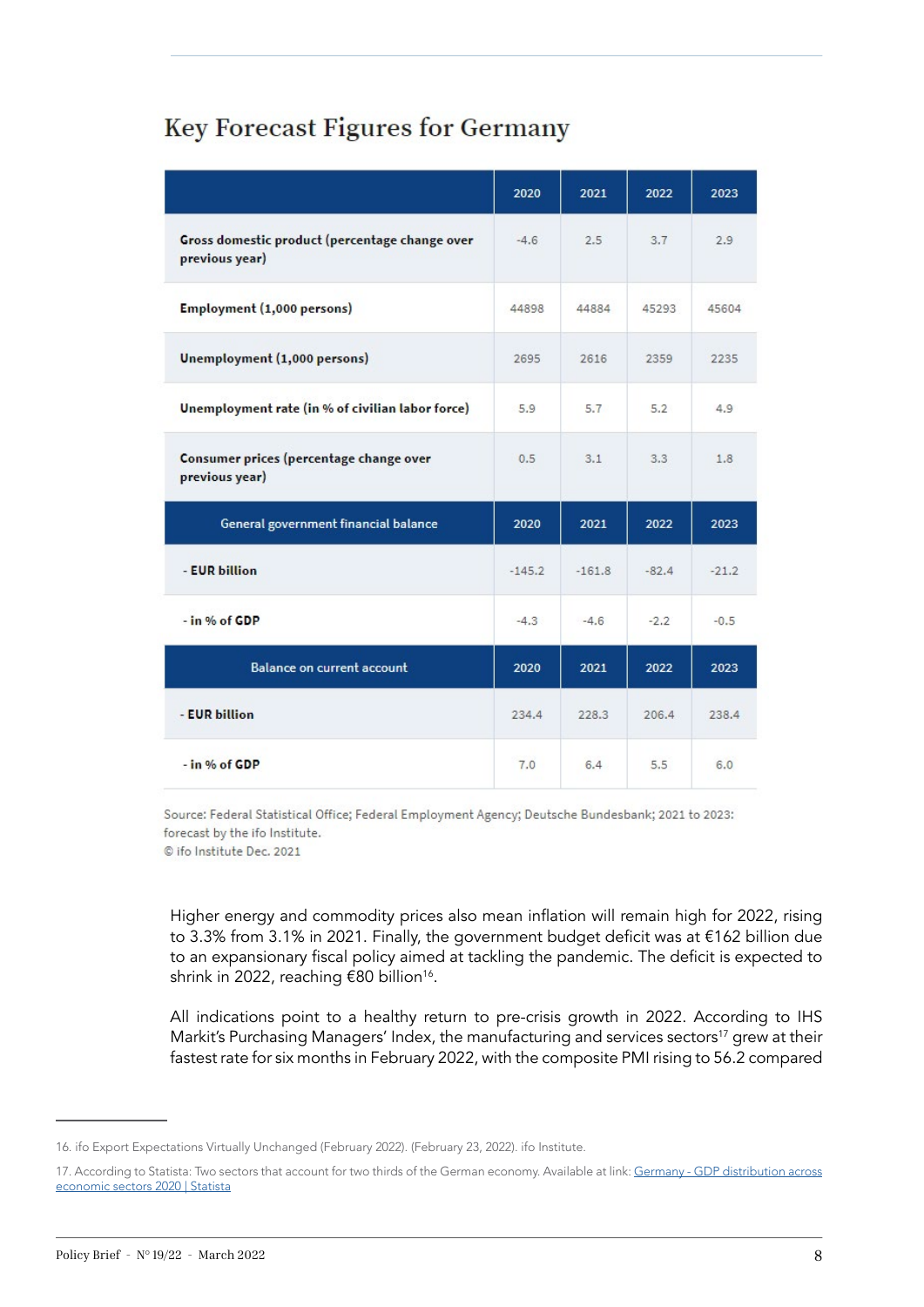to 53.8 in January<sup>18</sup>. Finally, the federal cabinet backed, on February 16, the Fourth Corona Tax Relief Act, which provides a tax exemption for care workers up to  $\epsilon$ 3,000, and a battery of tax relief measures for businesses worth almost €11 billion through to 2025<sup>19</sup>.

Nonetheless, several structural problems, including slow digital transformation, lack of investment in hard infrastructure, and high energy costs, will remain. But in the short-term, the labor shortage is the priority. A survey of around 9,000 German companies conducted by the Ifo Institute for Economic Research found that 43% of respondents lack skilled workers, especially among accommodation, transport, and logistics companies<sup>20</sup>. Although Germany issued 60,000 visas in 2021 for skilled workers under the Skilled Immigration Act, the minister for economy and climate stated that Germany needs 390,000 workers. The federal government is expected to roll out further measures to attract skilled workers and improve training for personnel in several fields.

Lack of high skilled labor is also critical for another top priority, pushing the powerful German production apparatus away from conventional energy sources. The influential Bundesverband der Deutschen Industrie (Federal Association of German Industry) wants the federal government's climate policies to safeguard the interests of German industry. Moreover, the current sticking point for the Association is the EU Carbon Border Adjustment Mechanism, which it believes requires further examination as it can lead to backlash from key trading partners and dampen the competitiveness of German industries.

Hitting national climate targets would require almost €900 billion in investment in Germany, with the federal government needing to massively invest in infrastructure, and to create financial incentives for private investment in critical sectors such as transport and construction<sup>21</sup>. In this regard, in January 2020, Germany repurposed unused coronavirus funds worth €60 billion into climate spending<sup>22</sup>. However, German skepticism about public investment in green energy through debt remains strong, especially at European level. Presiding over the Council of the EU until June 2022, France wants to reform the Union's Stability and Growth Pact to channel higher public investment to the green and digital transitions. For Germany, such a reform would make EU fiscal rules irrelevant<sup>23</sup>.

The Russo-Ukrainian war will impact on German economic policies. First, the rise in energy prices threatens the purchasing power of consumers. In response, the Chancellor announced "lifting the surcharge under the Renewable Energy Sources Act by the end of this year, as well as an increase in the commuter tax allowance, a heating subsidy for low earners, subsidies for families and tax relief measures"<sup>24</sup>. Second, the colossal sum of  $€100$  billion to upgrade the Bundeswehr (Germany's army) put in the spotlight the need to increase government investment in the energy transition, due to pressure from the Greens, with finance minister, Christian Lindner, announcing the federal government's plan

<sup>18.</sup> German economy grows at fastest rate for six months in February – PMI. Reuters. February 21, 2022.

<sup>19.</sup> Viertes Gesetz zur Umsetzung steuerlicher Hilfsmaßnahmen zur Bewältigung der Corona-Krise (Viertes Corona-Steuerhilfegesetz). (Februar 25, 2022). Bundesfinanzministerium.

<sup>20.</sup> Shortage of Skilled Workers Is Increasingly Becoming a Burden on the German Economy. (December 2021). ifo Institute.

<sup>21.</sup> Germany needs to invest \$1 trillion to hit climate target. (October 21, 2022). Reuters.

<sup>22.</sup> German parliament approves climate spending with unused COVID support funds. (January 27, 2022). Reuters.

<sup>23.</sup> France's Bruno Le Maire tells Germany not to 'close doors' on EU budget reforms. (February 11, 2022). Politico.

<sup>24.</sup> Policy statement by Olaf Scholz, Chancellor of the Federal Republic of Germany and Member of the German Bundestag. (February 27, 2022). The Federal Government.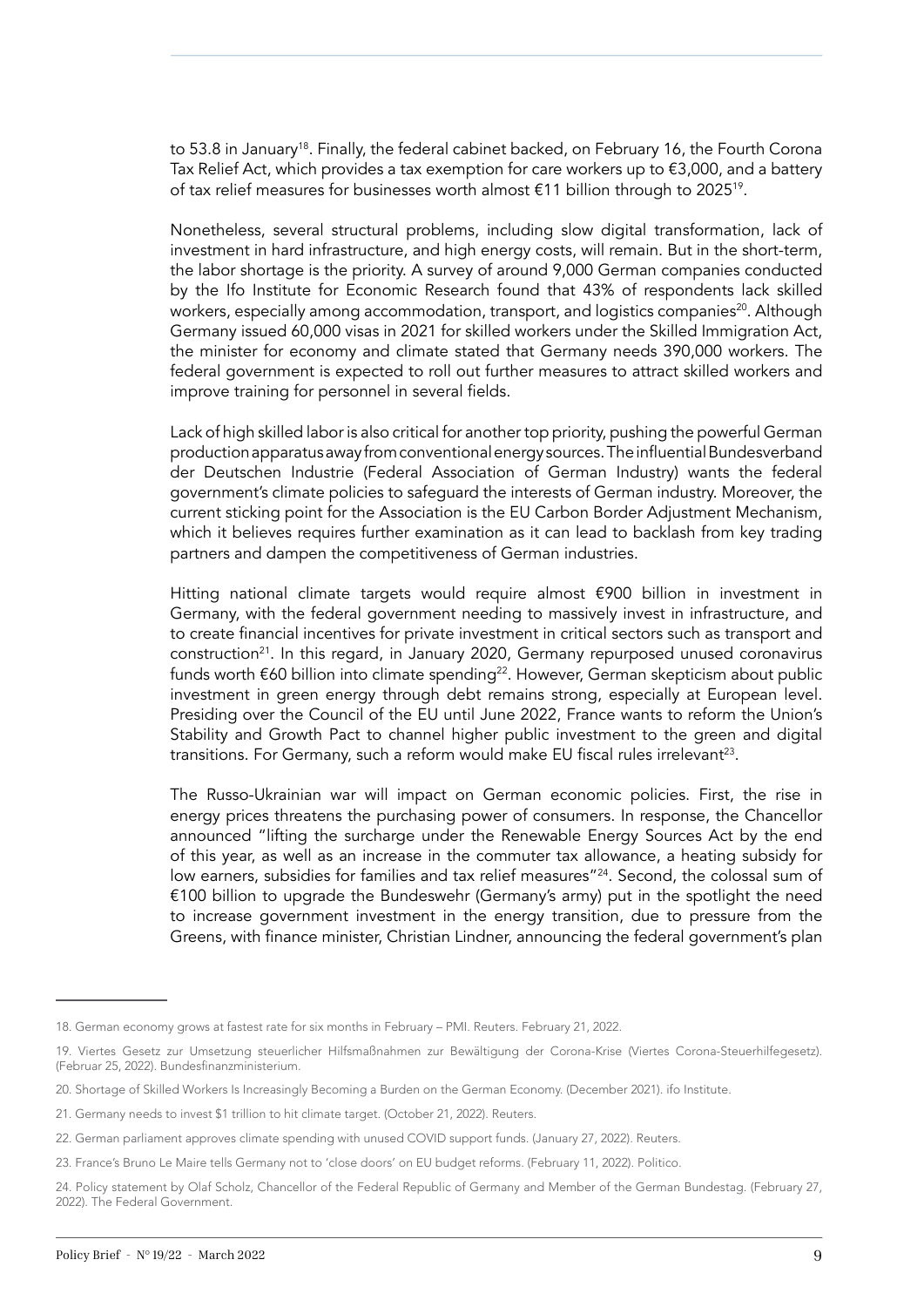to channel  $\epsilon$ 200 billion into climate protection until 2026<sup>25</sup>, in order to pacify his coalition partners. Finally, these amounts indicate that public borrowing might become a bigger issue for German finances than expected, although the finance minister carefully described the  $\text{\textsterling}100$  billion for the army as "investments"<sup>26</sup>.

## AFRICA

Africa appears four times in the Koalitionsvertrag (coalition agreement). It is thus a normal reflex to believe Africa is not a priority for Germany. Such an assessment is misleading. Since 2017, German initiatives for closer cooperation with African countries have multiplied, and Germany has become one of Africa's leading donors and investors. From 2016 to 2020, €9.7 billion of foreign direct investment in Africa came from Germany<sup>27</sup>, and was the world's second-largest donor in development cooperation, with most of Germany's aid for Africa heading towards North Africa, while sub-Saharan Africa's share grew from 18% in 2015 to 23% in 2019<sup>28</sup>.



Germany's Africa policy had a fresh beginning with the European Union-Africa Union Summit in February 2022, which emphasized stronger cooperation on green energy, climate protection, digitalization, and health cooperation. Germany has developed strong ties with the African private sector through its G20 Compact with Africa, Pro!Africa, and the Marshall Plan with Africa. Also, German companies are prominent players in major infrastructure projects. For example, Siemens is building various high-speed railway lines for freight and passenger transport in Egypt.

The Summit provided Germany with the opportunity to reform its image, which was perceived by some critics as "paternalistic" or "misinformed" in Africa<sup>29</sup>. In this regard, the German Chancellor's call to include African countries in an international climate club is an attempt to break away from past criticism. Germany is intent on deepening its engagement in Africa with three main priorities:

<sup>25.</sup> Berlin to unleash €200 billion for climate protection until 2026. (March 7, 2022). Euractiv.

<sup>26.</sup> Speech by Christian Lindner at the Bundestag's special session on the war in Ukraine. (February 27, 2022). The Federal Ministry of Finance.

<sup>27.</sup> Reset for growth: fast forward. EY Attractiveness Report. Africa. (November 2021). Ernst & Young. Page 20.

<sup>28.</sup> Germany. Donor tracker.

<sup>29.</sup> Schlegel, A., Ziai, A. (Septembre 2021). La politique africaine de l'Allemagne Vers la reconduction d'un modèle de coopération asymétrique ? IFRI. Page 7.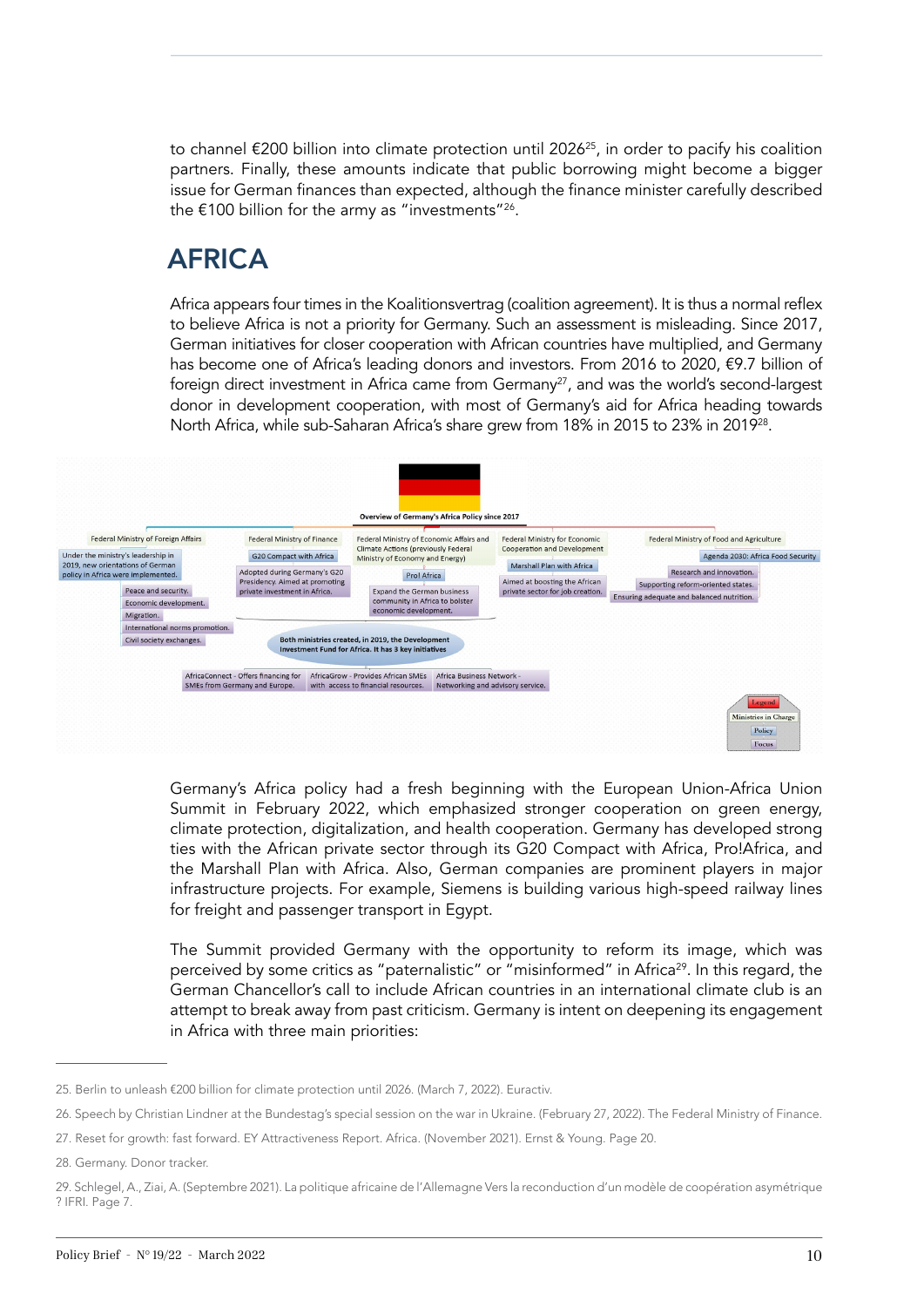The first priority is health. The alarming disparity between Europe and Africa in COVID-19 vaccination rates is poised to diminish as Germany's BioNTech plans to establish vaccine manufacturing facilities in Africa<sup>30</sup>. The second priority is deepening regional value chains. Germany wants Africa to be more integrated into global value chains, especially in green hydrogen and electric vehicle manufacturing, and there is a degree of German selfinterest in these two sectors, since green hydrogen is perceived as a critical for Germany's future energy mix. Meanwhile, producing German vehicles in the ever-growing African market is similarly important for the German auto industry, with Africa expected to have by 2025, 100 cities with more than one million inhabitants, twice as many as in Latin America<sup>31</sup>.

Finally, Germany intends to see the EU rival China's economic clout in the continent<sup>32</sup>. The Global Gateway, the EU's flagship program for connectivity projects, will mobilize in Africa €150 billion (half the budget) in investments for infrastructure, and the green and digital transitions. As a leading provider of investment to Africa, Germany should support the EU in investing its resources more strategically by improving the coordination of allocation of funds between EU member states, financial institutions and the EU institutions, as well as by focusing on providing the technical expertise for projects to have a long-term impact, instead of being short-term fixes.

Cultivating new economic partnerships is not the only item on Germany's African agenda. Security is also a priority. In Mali, the Bundeswehr has deployed more than 300 troops as part of the EU training mission, and almost 1,100 soldiers in the UN peacekeeping mission in Mali. German deployment in both missions will expire in May 2022<sup>33</sup>. In the context of deteriorating relations between Mali and France and the EU, and the end of France's military engagement in Mali, the German military presence in the West African state is most likely to come to an end. Still, Berlin will likely remain active on humanitarian issues.

#### NO MORE POST-COLD WAR EUROPE

Confronted from the start with a geopolitical crisis in Europe, the three-party coalition has been thrust into the reality of great power competition that threatens Europe's security order. In the modern history of Germany, there will be a 'before' and an 'after' the Russo-Ukrainian war, as the return of armed conflict on European soil will change German policy on numerous issues.

Prior to the outbreak of the Russo-Ukrainian war, Germany was perceived as the hesitant actor in the West/Russia confrontation for various reasons:

- **Energy dependence on Russia:** Germany imports almost 50% of its gas from Russia<sup>34</sup>. Hence, Germany hesitated initially to acknowledge that Nord Stream 2 would be sanctioned, while such a move had support from the United States and within the EU. This dependence is chiefly the result of a German energy policy that did not prioritize the diversification of energy supplies.
- **Russian-German relations:** The Russian-German reconciliation was a major event in Germany's modern history. In this sense, Germany has been caught by its past as

<sup>30.</sup> BioNTech to ship mRNA vaccine factory kits to Africa. (February 21, 2022). World Economic Forum.

<sup>31.</sup> African cities will double in population by 2050. Here are 4 ways to make sure they thrive. (June 27, 2018). World Economic Forum.

<sup>32.</sup> China is Africa's biggest investor since 2010.

<sup>33.</sup> Germany mulls end of military mission in Mali. (February 2, 2022). DW.

<sup>34.</sup> Which European Countries Depend on Russian Gas? (February 24, 2022). Statista.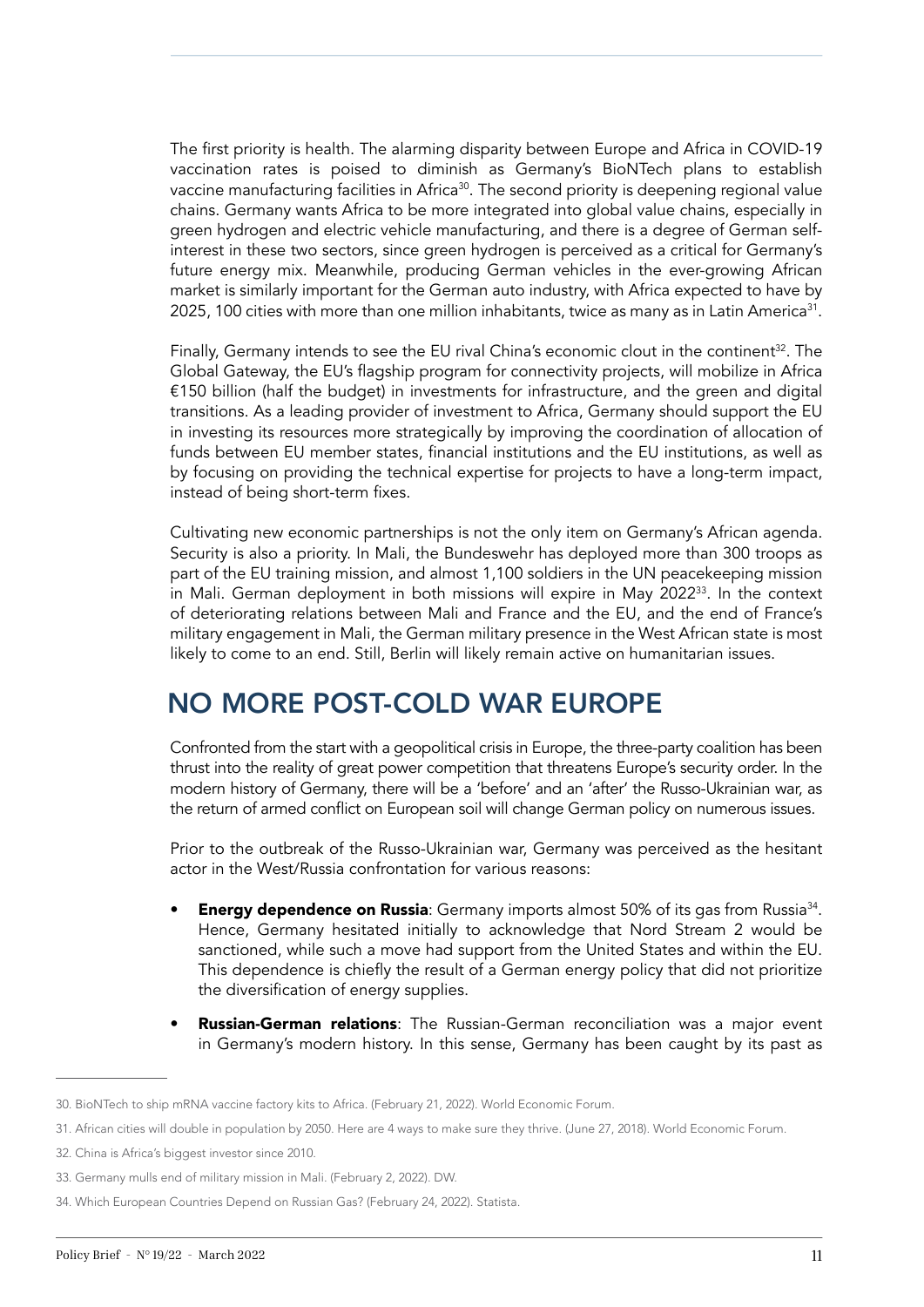it pursued towards Russia a policy of 'keeping the peace at all costs', maintaining economic interests unharmed. Finally, Germany was (and remains) convinced that longterm security in Europe cannot be realized without Russia on board.

- A hesitant ally: Germany initially refused and blocked the provision of arms to Ukraine, citing its policy of not exporting arms to conflict zones and opting for the symbolic gesture of sending 5,000 protective helmets to Ukraine. This move drew heavy criticism from allies and raised questions about the three-party coalition's leadership. But for German state and society, sending weapons to a potential war zone in Europe was controversial.
- Lack of adaptation: Faced with the Ukraine crisis early on, the three-party coalition lacked a clear strategy, although tensions with Russia were mounting. Germany's security response was unfocused and confused, and its foreign policy lacked the hard power capabilities to impose its views. These are structural problems that significantly reduce Germany's global impact.

German hesitancy was broken first by Russia's recognition of the two breakaway republics of Donetsk and Luhansk which broke Germany's first taboo, suspending Nord Stream 2 certification. Following the outbreak of the war, Germany supported a package of economic sanctions that banned transactions with the Russian Central Bank and froze its assets, excluded Russian banks from SWIFT (although banks handling energy payments were not excluded), prevented Russia from accessing critical technology, banned investments across the Russian energy sector thus hitting oil majors Transneft, Gazprom Neft and Rosneft (but the EU will continue to import energy from them), and cut Russian state businesses from financing. From a country that championed the cause for an open global economy, these sanctions were significant and most likely burdensome for the German economy as they could encourage retaliatory measures from Russia such as cutting its energy supplies.

Furthermore, the shock of the war made Germany aware of its powerlessness. In a special Bundestag session on February 27, the German Chancellor announced a Zeitenwende (turn of an era) in security policy. Considering that the war can "turn back the clock to the nineteenth century and the age of great power competition"35, Germany announced a special fund of €100 billion of investments in upgrading its armed forces, to be enshrined in the Basic Law (Constitution). The sum is almost double Germany's defense spending in 2021<sup>36</sup>. Also, Germany will invest in capabilities by upgrading Eurofighter jets with new electronic warfare system, purchasing Israel's armed Heron drone. The Chancellor also announced Germany would adhere in the future to NATO's commitment of spending 2% of GDP on defense, a commitment Germany has not fulfilled since 1990<sup>37</sup>. Finally, in a historic policy shift, Germany decided to provide weapons to Ukraine, sending 1,000 anti-tank weapons and 500 Stinger anti-aircraft systems, and allowed the Netherlands and Estonia to send grenade launchers and howitzers to Ukraine that belonged to Germany.

Is this the geopolitical awakening of Germany? By signaling its readiness to include the military in its international toolbox, the revolution in Germany's security policy is significant. Furthermore, it will be firmly anchored in Europe, with the Chancellor linking it with European sovereignty, starting by building the next generation of combat aircraft and tanks

<sup>35.</sup> Policy statement by Olaf Scholz, Chancellor of the Federal Republic of Germany and Member of the German Bundestag. (February 27, 2022). The Federal Government.

<sup>36.</sup> Trends in World Military Expenditure. (April 2021). Sipri. Page 9.

<sup>37.</sup> Military expenditure (% of GDP) – Germany. World Bank. Available at link: [Military expenditure \(% of GDP\) - Germany | Data \(worldbank.org\)](https://data.worldbank.org/indicator/MS.MIL.XPND.GD.ZS?locations=DE)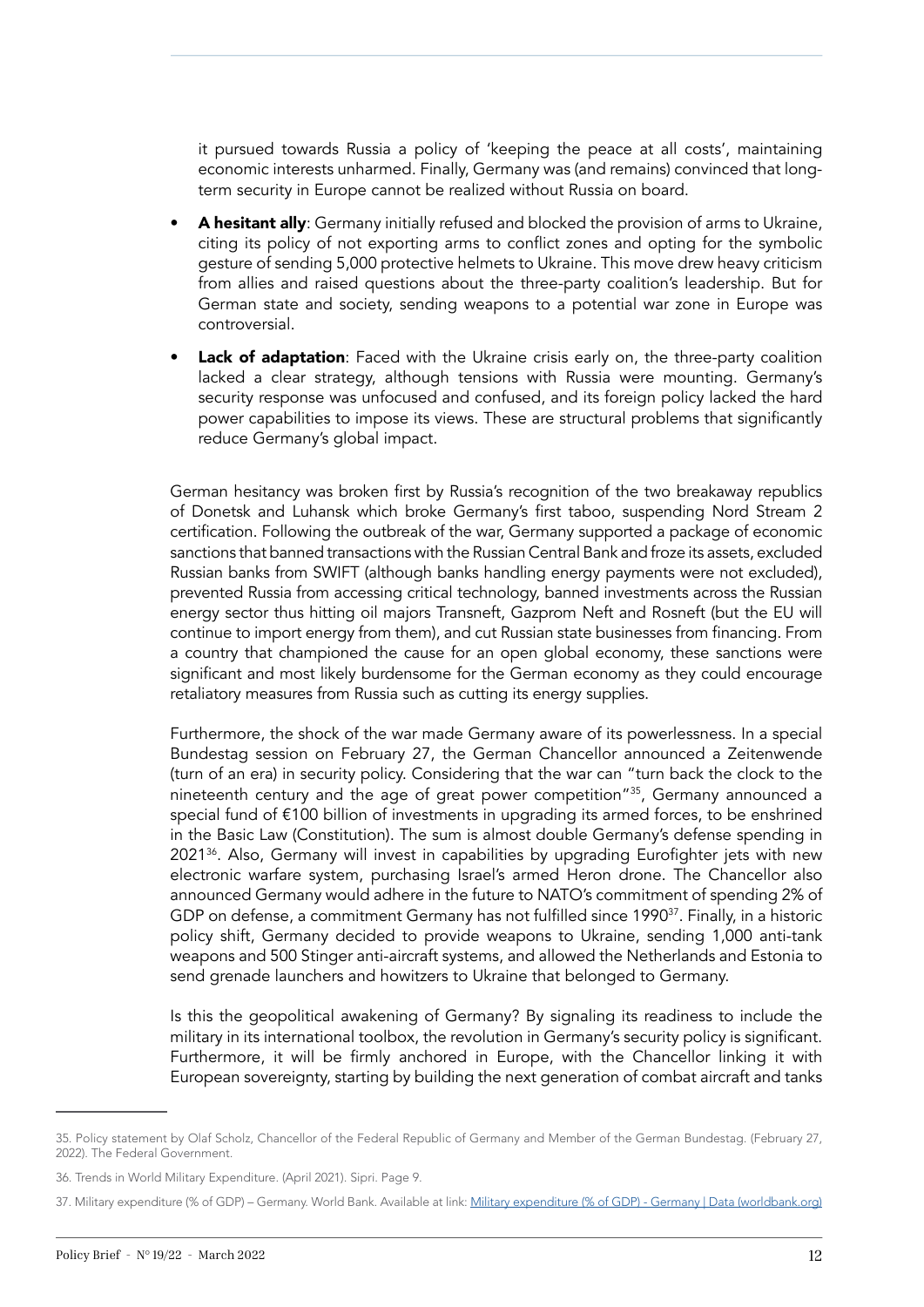in a European framework, while strengthening transatlantic ties by the purchase of F-35s to replace outdated Tornado Jets<sup>38</sup>. Finally, Germany's awakening in the military sphere will further advance the EU's defense policy. The Council of the EU's decision to approve finance for the first time through the European Peace Facility (EPF) to fund up to €450 million of lethal weapons for a country at war would have been unthinkable in the past<sup>39</sup>. The EU is becoming aware of geopolitical realities, and with Germany on a board, the Union could emerge as a different actor after the war by developing and broadening its defense toolkit, like the use of the EPF. But on defense, the question for the EU remains not on capabilities, but on coordination, which is eminently linked to the political will of member states.

## **CONCLUSION**

Germany's three-party coalition started its mandate with several crises. Some were temporary, such as the COVID-19 variant Omicron, while others are systemic: great power competition, energy and decarbonization, and economic recovery. The Russo-Ukrainian war was the real turning point for a new Germany. Faced with its self-inflicted powerlessness, Germany realized the refusal of power is no longer an option, and the revolution in its security policy is a testament that the times are changing. The context is also favorable for Germany's security revolution. As it formulates its National Security Strategy, the establishment of the strategic frameworks of the EU and NATO provides ample material for Germany to conceptualize its role in the world, and identify the means for significant geopolitical clout.

But Germany needs a strategy not only in the military field, but also for energy, climate, and economy. What if the three-party coalition fails in charting the right path for the decarbonization of Germany's economy? Will the German production apparatus remain competitive in the path to zero emissions? Can the coalition implement effective measures that mitigate the socio-economic impact of global uncertainty on the wellbeing of German citizens? These are the issues that will determine whether the three-party coalition will survive beyond the 2025 federal elections, or if its existence was only a product of unique circumstances.

<sup>38.</sup> Policy statement by Olaf Scholz, Chancellor of the Federal Republic of Germany and Member of the German Bundestag. (February 27, 2022). The Federal Government.

<sup>39.</sup> Council Decision (CFSP) 2022/338 of 28 February 2022 on an assistance measure under the European Peace Facility for the supply to the Ukrainian Armed Forces of military equipment, and platforms, designed to deliver lethal force. Official Journal of the European Union.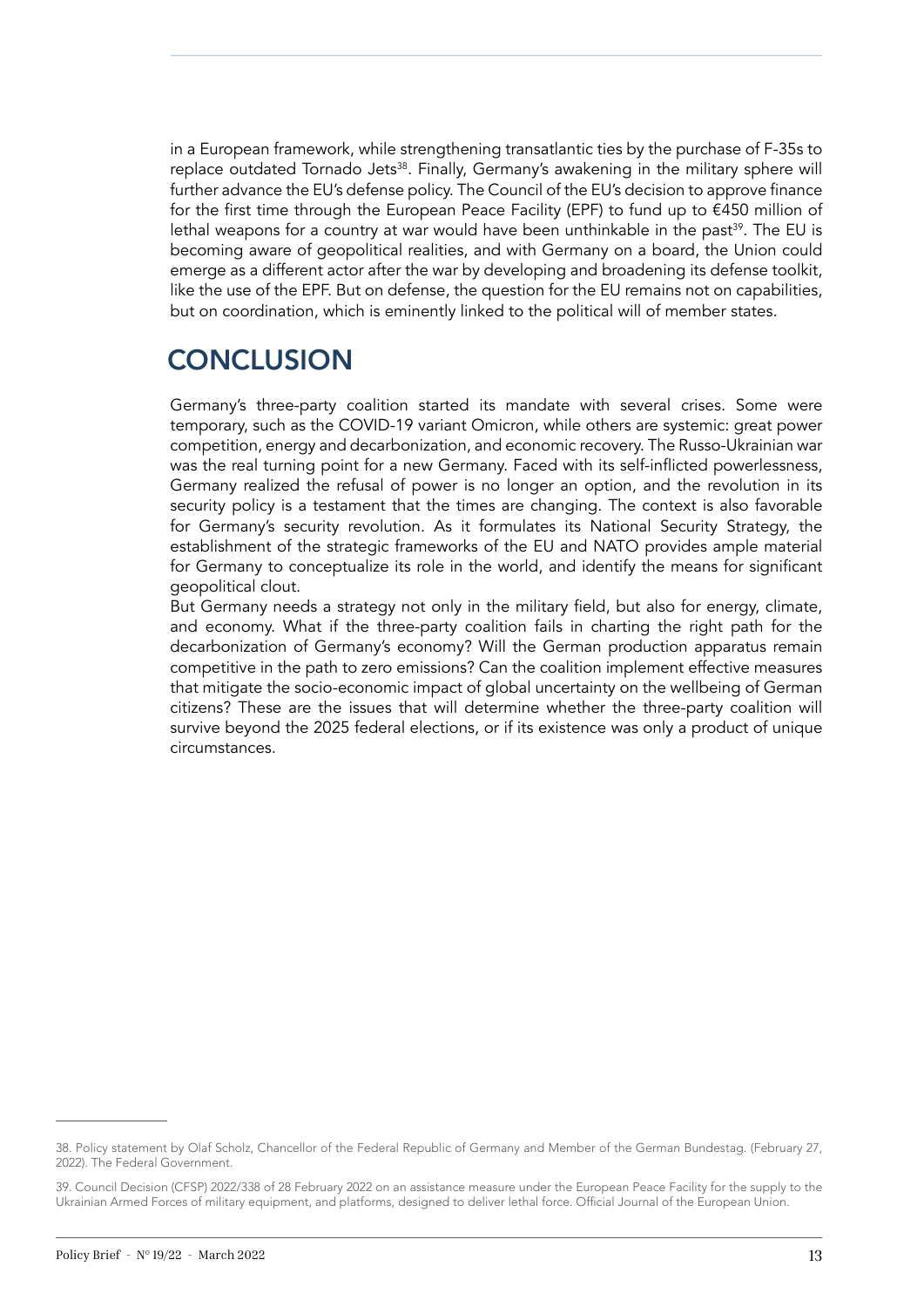## BIBLIOGRAPHY

- Ambrose, J. As UK households feel pressure, how are other European countries tackling energy crisis? (January 31, 2022). The Guardian.
- Appun, K., Haas, Y., Wettengel., J. (December 21, 2022). Germany's energy consumption and power mix in charts. Clean Energy Wire.
- Beschluss (vorläufig). EU-Taxonomie: Klare Kante gegen Atom und Gas kein Greenwashing. 28.- 29. Januar 2022. Gruene.
- Buchholz, K. (February 24, 2022). Which European Countries Depend on Russian Gas? Statista.
- Burger, L. (February 21, 2022). BioNTech to ship mRNA vaccine factory kits to Africa. World Economic Forum.
- Coal and fossil fuel share of German electricity rises in 3Q. (December 14, 2021). DW.
- Council Decision (CFSP) 2022/338 of 28 February 2022 on an assistance measure under the European Peace Facility for the supply to the Ukrainian Armed Forces of military equipment, and platforms, designed to deliver lethal force. Official Journal of the European Union.
- Da Silva, D, L., Tian, N., Marksteiner, A. (April 2021). Trends in World Military Expenditure. Sipri.
- Digital Economy and Society Index (DESI). 2021 Digital public services. European Commission.
- "Ein Klumpenrisiko durch die Ostsee". (February 23, 2022). Tagesschau.
- France's Bruno Le Maire tells Germany not to 'close doors' on EU budget reforms. (February 11, 2022). Politico.
- Germany. Donor tracker. Available at:<https://donortracker.org/country/germany>
- German cabinet backs tax relief plan to support recovery. (February 16, 2022). Reuters.
- German economy grows at fastest rate for six months in February PMI. (February 21, 2022). Reuters.
- Germany needs to invest \$1 trillion to hit climate target. (October 21, 2022). Reuters.
- German finance minister backs early end to green energy levy. (January 30, 2022). Reuters.
- Germany spells out 'gigantic' effort to cut emissions and boost renewables. (January 11, 2022). Politico.
- Hille, P. (February 2, 2022) Germany mulls end of military mission in Mali. DW.
- ifo Export Expectations Virtually Unchanged. (February 23, 2022). ifo Institute.
- Jaganmohan, M. (March 23, 2021). Contribution of renewable energy to the German energy mix from 2010 to 2020. Statista.
- Koptyug, E. Gross value added (GVA) of Germany in 2021, by sector (in billions). (February 25, 2022). Statista.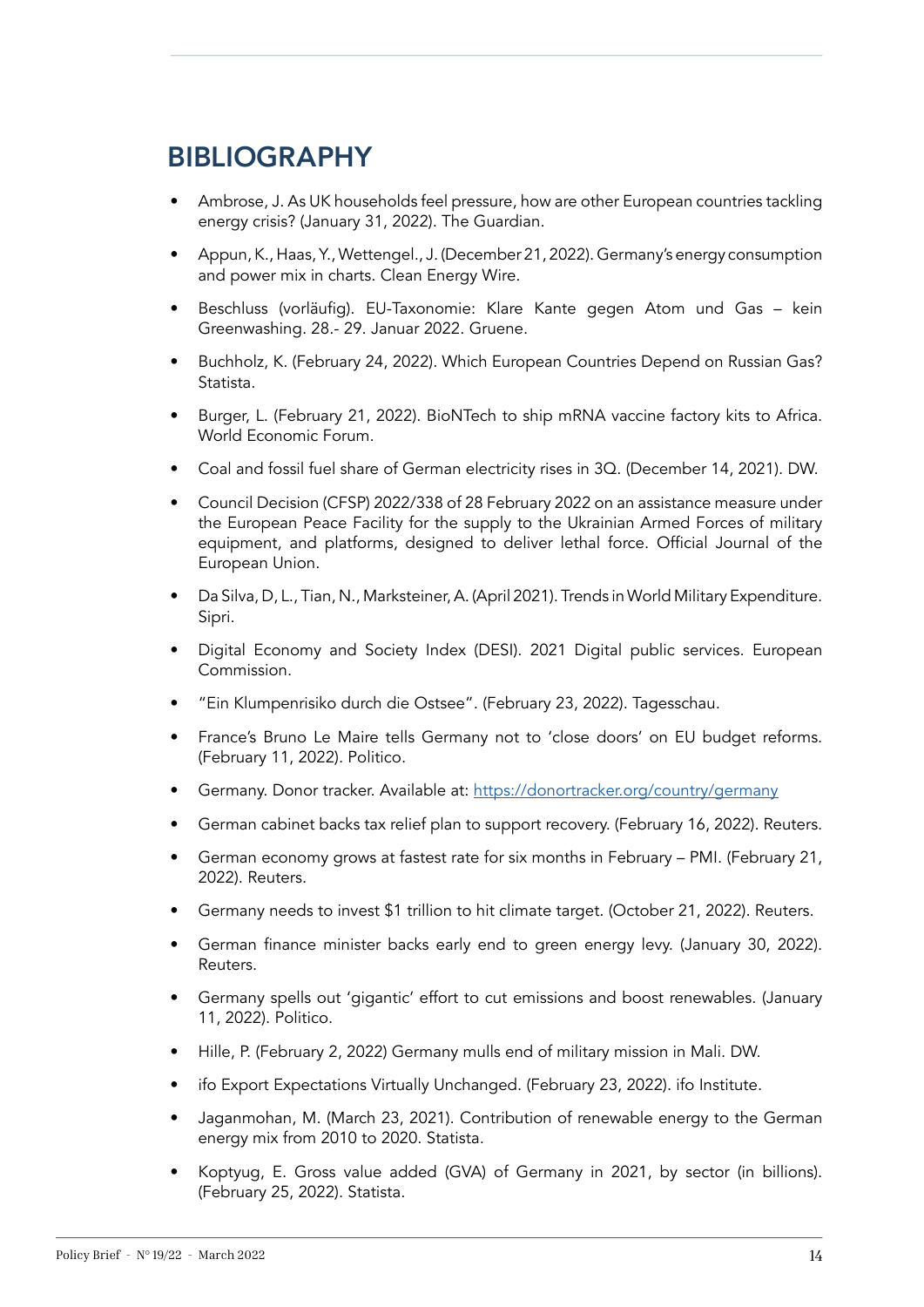- Kurmayer, N. (March 7, 2022). Berlin to unleash €200 billion for climate protection until 2026. Euractiv.
- "€900 million for H2Global hydrogen project Minister Habeck: Launch of hydrogen economy market ramp-up". (December 23, 2022). Press Release. Ministry for Economic Affairs and Climate Action.
- Military expenditure (% of GDP) Germany. World Bank. Available at: [https://data.](https://data.worldbank.org/indicator/MS.MIL.XPND.GD.ZS?locations=DE) [worldbank.org/indicator/MS.MIL.XPND.GD.ZS?locations=DE](https://data.worldbank.org/indicator/MS.MIL.XPND.GD.ZS?locations=DE)
- Muggah, R. Hill, K. African cities will double in population by 2050. Here are 4 ways to make sure they thrive. (June 27, 2018). World Economic Forum.
- Policy statement by Olaf Scholz, Chancellor of the Federal Republic of Germany and Member of the German Bundestag. (February 27, 2022). The Federal Government.
- Speech by Christian Lindner at the Bundestag's special session on the war in Ukraine. (February 27, 2022). The Federal Ministry of Finance.
- Petkova, M. (February 28, 2022). Weekly data: Europe's dependence on gas is growing, not slowing. Energy Monitor.
- Reset for growth: fast forward. EY Attractiveness Report. Africa. (November 2021). Ernst & Young.
- Schlegel, A., Ziai, A. (Septembre 2021). La politique africaine de l'Allemagne Vers la reconduction d'un modèle de coopération asymétrique ? IFRI.
- Speedtest Global Index. (January 2022). Speedtest.
- Statistical Review of World Energy 2021 Germany's energy market in 2020.
- Supply Problems Worsening Again in German Retail. (March 1, 2022). Press Release. ifo Institute.
- Viertes Gesetz zur Umsetzung steuerlicher Hilfsmaßnahmen zur Bewältigung der Corona-Krise (Viertes Corona-Steuerhilfegesetz). (Februar 25, 2022.) Bundesfinanzministerium.
- Wallis, E. (January 12, 2022). Germany needs migration to maintain productivity'. Infomigrants.
- Wollmershäuser, T., Stefan, S. (December 2021). Shortage of Skilled Workers Is Increasingly Becoming a Burden on the German Economy. ifo Institute.